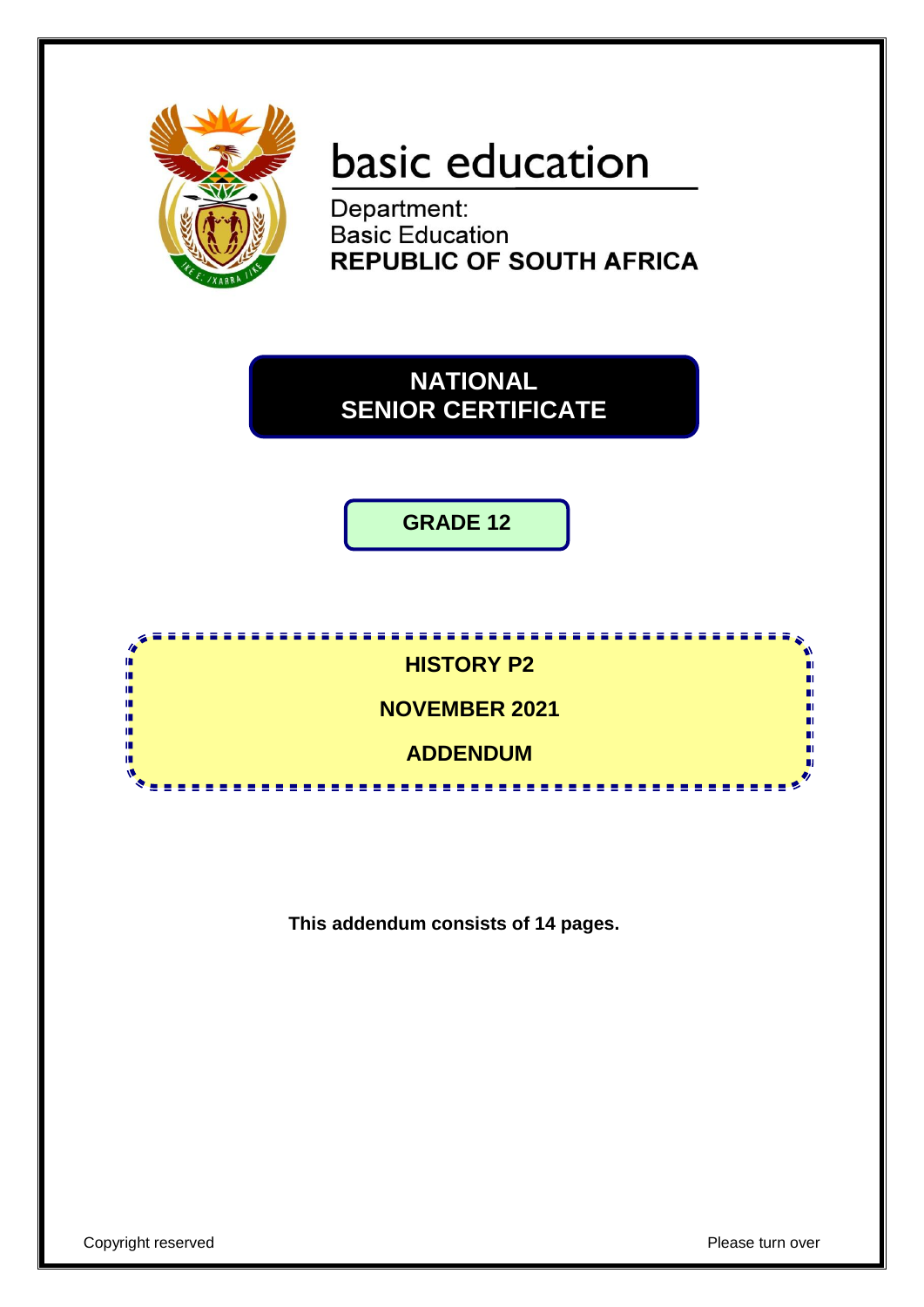# **QUESTION 1: HOW DID THE UNITED DEMOCRATIC FRONT (UDF) RESPOND TO THE APARTHEID REFORMS INTRODUCED BY PW BOTHA IN 1983?**

#### **SOURCE 1A**

The source below explains the reasons why PW Botha, President of the Republic of South Africa, introduced reforms in 1983.

… in early 1983, Botha attempted to ease the mounting pressures on the country by introducing some piecemeal reforms to the apartheid policy without relinquishing (giving up) white minority control. He scrapped what he called 'outdated' and 'unnecessary' apartheid statutes (laws), such as the outlawing of mixed marriages and sex across colour line, to present a new image of reformism (change) to the world.

It almost succeeded. The Western powers, ever eager to read the South African situation optimistically (positively), were deceived for a time into believing that Botha was really dismantling apartheid. But, on a closer examination, when Botha unveiled constitutional changes he intended making, it became clear what he had in mind was not reform but rather a reformulation (restructuring) of apartheid. He set out his plan to establish a tricameral parliament in which the mixed-race 'Coloured' and Indian minorities would have separate chambers to legislate their 'own affairs', while the existing much larger, whites-only House of Assembly would deal with both 'whites issues' and the nation's 'general affairs'.

The huge black majority, meanwhile, would get nothing beyond the right to vote in their remote tribal Bantustans, and the municipal councils would run their separate black townships in so-called 'white' South Africa. But even these urban councils were not autonomous (free). The legislation enabled the white minister to remove members, appoint others, or dismiss the whole council and appoint a new one. It meant that the black councils had to implement government policy rather than be responsive to their electorates.

[From *Tutu – The Authorised Portrait* by A Sparks and MA Tutu]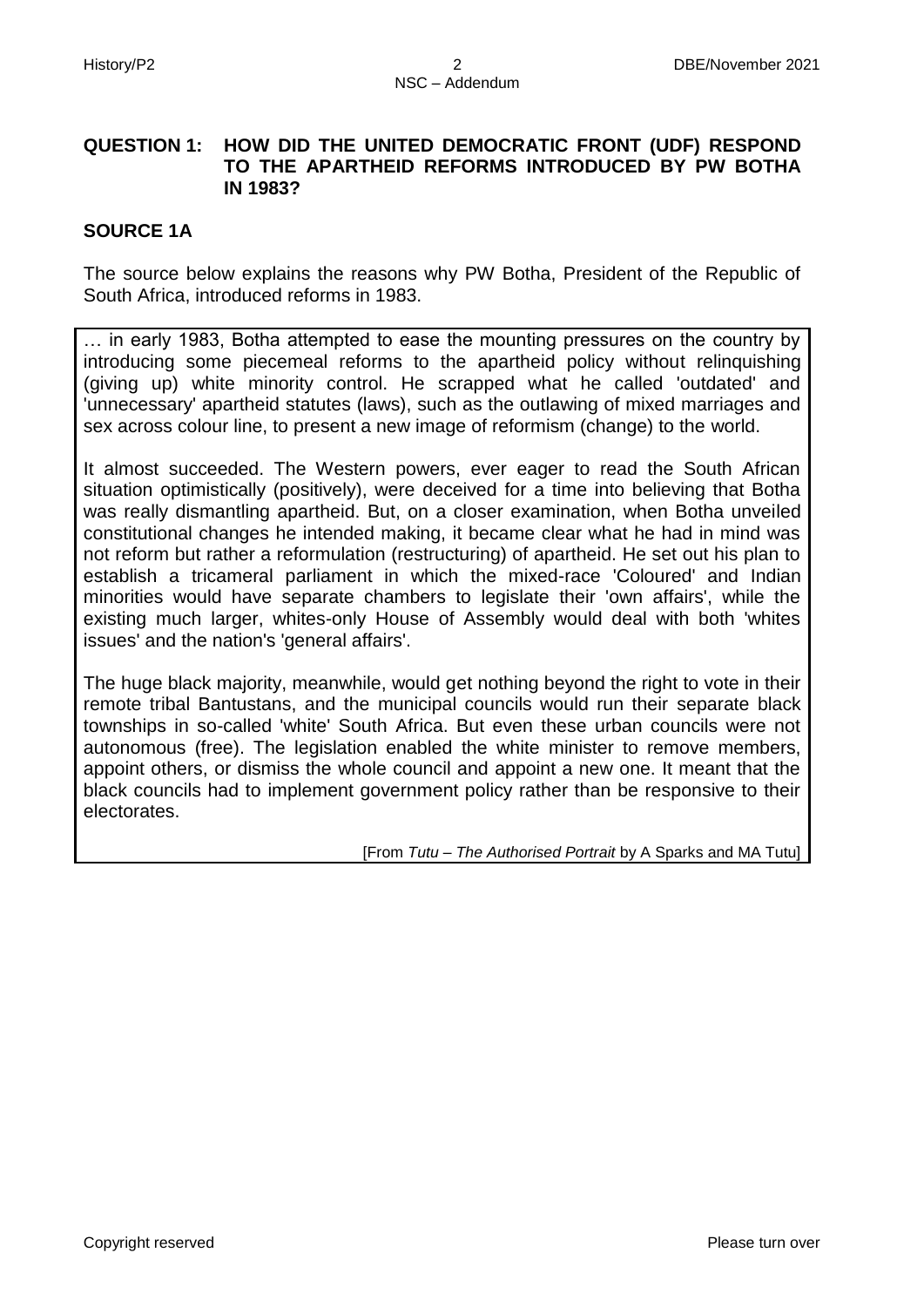#### **SOURCE 1B**

The source below is an extract from a speech delivered by Rev. Dr Allan Boesak at the launch of the United Democratic Front (UDF) at the Rocklands Civic Centre, in Mitchells Plain on 20 August 1983. It focuses on the formation and intensions of the UDF.

We have arrived at a historic moment. We have brought together, under the aegis (protection) of the United Democratic Front (UDF), the broadest and most significant coalition of groups and organisations struggling against apartheid, racism and injustice since the early nineteen fifties.

We have been able to create a unity amongst freedom-loving people this country has not seen for many a year. I am particularly happy to note that this meeting is not merely a gathering of loose individuals. No, we represent organisations deeply rooted in the struggle for justice, deeply in the heart of our people.

We are here to say that the government's constitutional proposals are inadequate, and that they do not express the will of the vast majority of South Africa's people.

… The most important reason for us coming together here today is the continuation of the government's apartheid policies as seen in the constitutional proposals. … All the basic laws, which are the very pillars of apartheid, indeed, those laws without which the system cannot survive – group areas, racial classification, separate and unequal education, to name but a few – remain untouched and unchanged. The homelands policy forms the basis of the wilful exclusion of 80% of our nation from the new political deal. Clearly the oppression will continue, the apartheid line is not all abolished.

[From *RUNNING WITH HORSES – REFLECTIONS OF AN ACCIDENTAL POLITICIAN* by A Boesak]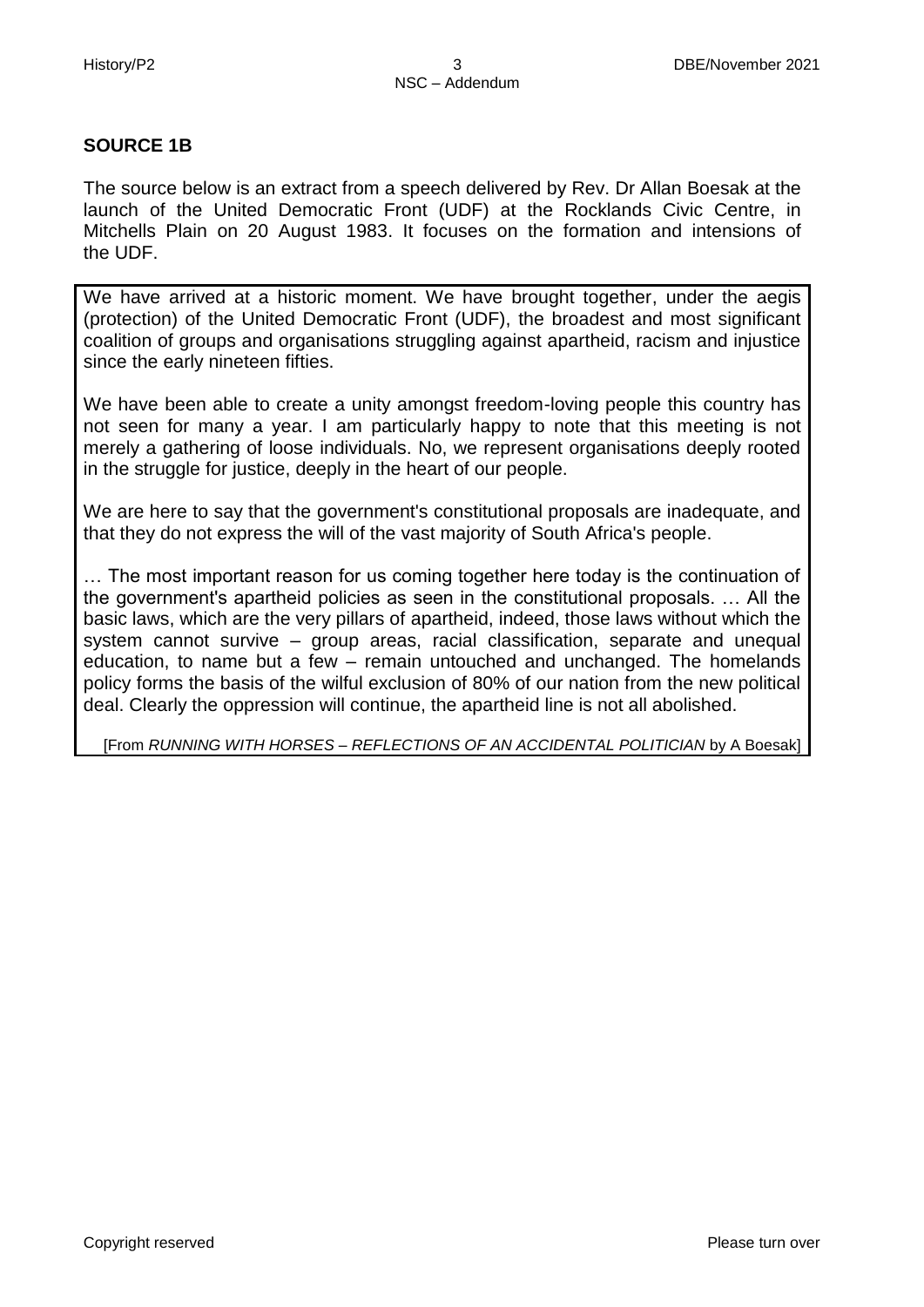# **SOURCE 1C**

The poster below, published and distributed by the UDF in 1983, is directed at Botha's call for elections for a tricameral parliament. It urges all white, Coloured and Indian South Africans not to participate in the apartheid elections.



[From https://www.saha.org.za/udf/don't\_vote\_in\_apartheid\_elections\_forward\_to\_freedom.htm. Accessed on 25 February 2021.]

**FORWARD TO FREEDOM!**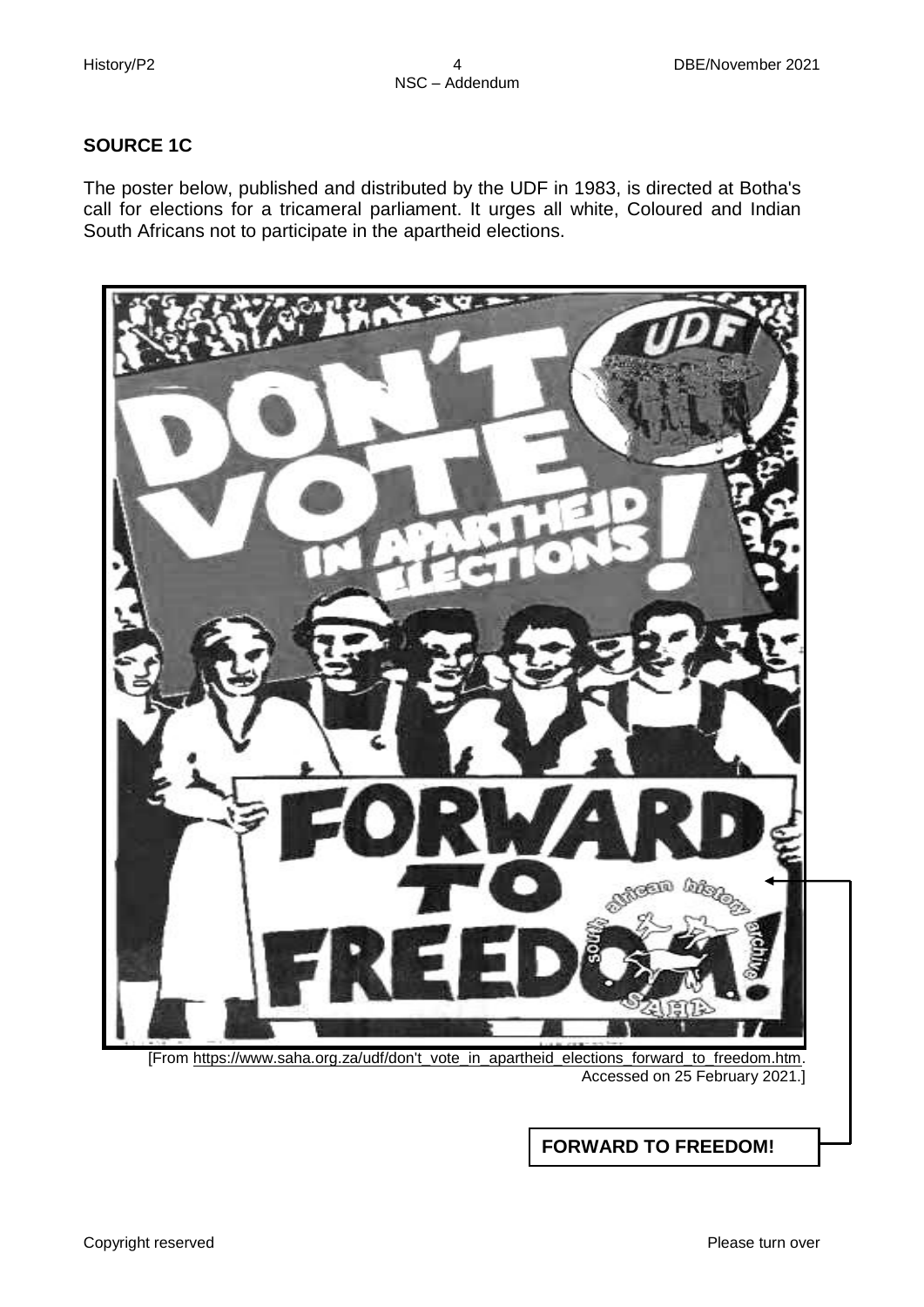#### **SOURCE 1D**

The source below, taken from a newspaper article titled *'*Indian Turnout about 20% in South African Elections', was written by Allister Sparks for the *Washington Post* on 29 August 1984. It explains why there was a low turn-out from both Indians and Coloureds in the tricameral elections in 1984.

About 20 per cent of the registered voters in South Africa's Indian community appeared to have voted today in elections for a new parliament that were marked by sporadic violence between boycotters and police in several cities.

The results available tonight indicated that members of the 870 000-strong Indian community stayed away from the polls in even larger numbers than the mixed-race Coloured electorate did in last week's voting for representatives in the racially compartmentalised (classified) tricameral parliament.

There was a 30 per cent turnout at the elections for the larger Coloured community. The government declared that figure adequate for pressing ahead with plans to implement its new constitution, but other observers labelled it a rebuff (refusal).

Since many people who were eligible to vote did not register, particularly among the Coloureds, leaders of the boycott movement were claiming tonight that the effective vote in the two elections was about 18 per cent out of a joint population of 3,5 million. The movement said this represented a 'massive rejection' of the white minority government's new constitution, which offers the Coloured and Indian minority groups a form of parliamentary representation for the first time, but continues to exclude the black African majority.

White voters endorsed the constitution by a two-thirds majority at a referendum last November, and the United States State Department joined in praising the government of President PW Botha for taking 'a step in the right direction.'

[From *Washington Post*, 29 August 1984]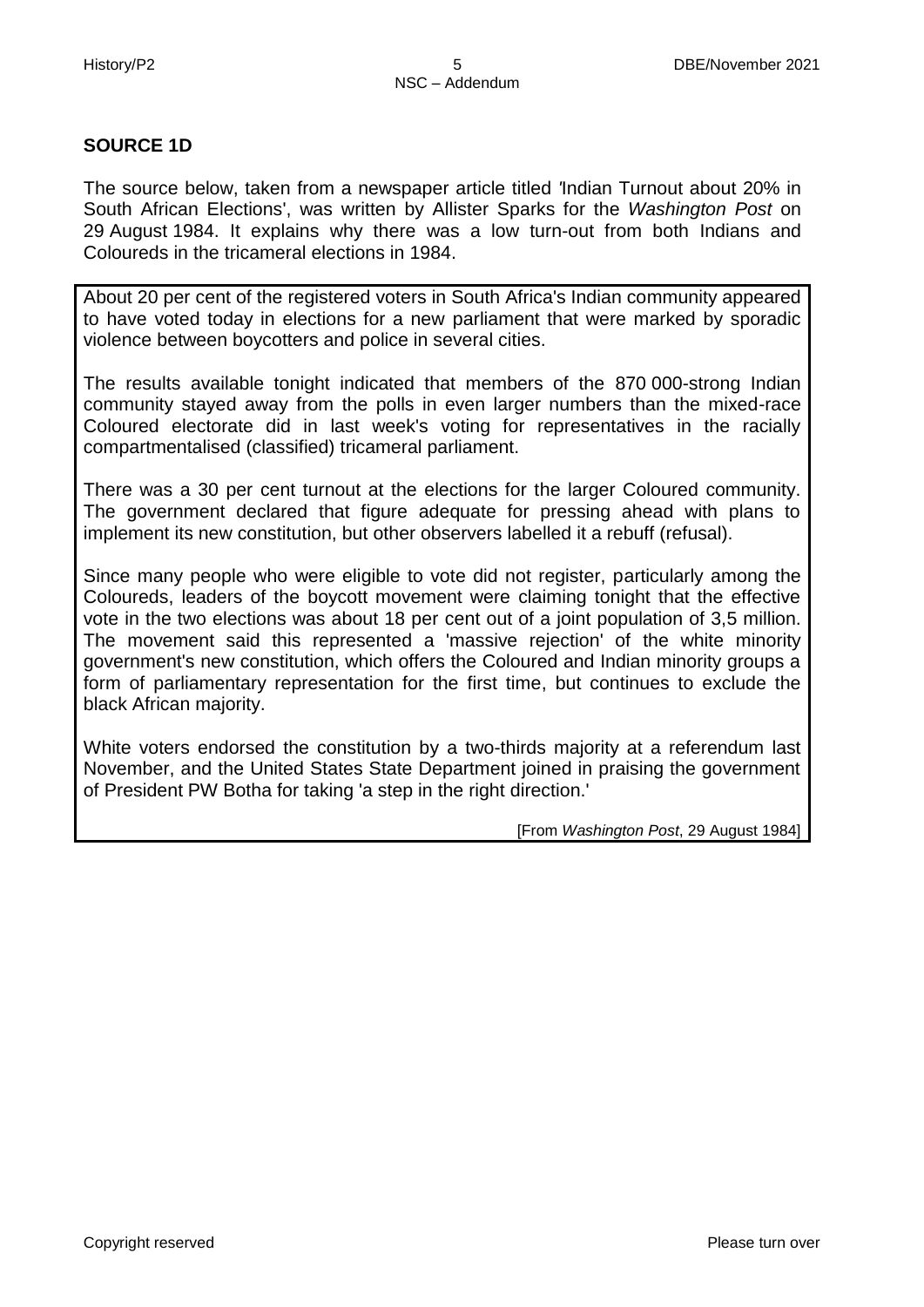# **QUESTION 2: HOW DID THE TRUTH AND RECONCILIATION COMMISSION (TRC) DEAL WITH THE MURDER OF THE POLITICAL ACTIVIST, GRIFFITHS MXENGE?**

#### **SOURCE 2A**

The extract below focuses on the reasons for the establishment of the Truth and Reconciliation Commission (TRC) in 1995.

The Truth and Reconciliation Commission (TRC) was a court-like body assembled in South Africa after the end of apartheid. Anybody who felt they had been a victim of violence could come forward and be heard at the TRC. Perpetrators of violence could also give testimony and request amnesty from prosecution. The hearings made international news and many sessions were broadcast on national television. The TRC was a crucial component of the transition to full and free democracy in South Africa and, despite some flaws, is generally regarded as very successful.

The mandate of the commission was to bear witness to, record and, in some cases, grant amnesty to the perpetrators of crimes relating to human rights violations, reparation and rehabilitation.

The work of the TRC was accomplished through three committees: the Human Rights Violations (HRV) Committee investigated human rights abuses that took place between 1960 and 1994, the Reparation and Rehabilitation (R&R) Committee was charged with restoring victims' dignity and formulating proposals to assist with rehabilitation and the Amnesty Committee (AC) considered applications for amnesty that were requested in accordance with the provisions of the Act. In theory the commission was empowered to grant amnesty to those charged with atrocities during apartheid as long as two conditions were met: the crimes were politically motivated and the whole truth was told by the person seeking amnesty. No one was exempt from being charged.

[From: Du Toit, F, et al. 2006 *Truth and Reconciliation in South Africa: 10 Years On* (David Philip)]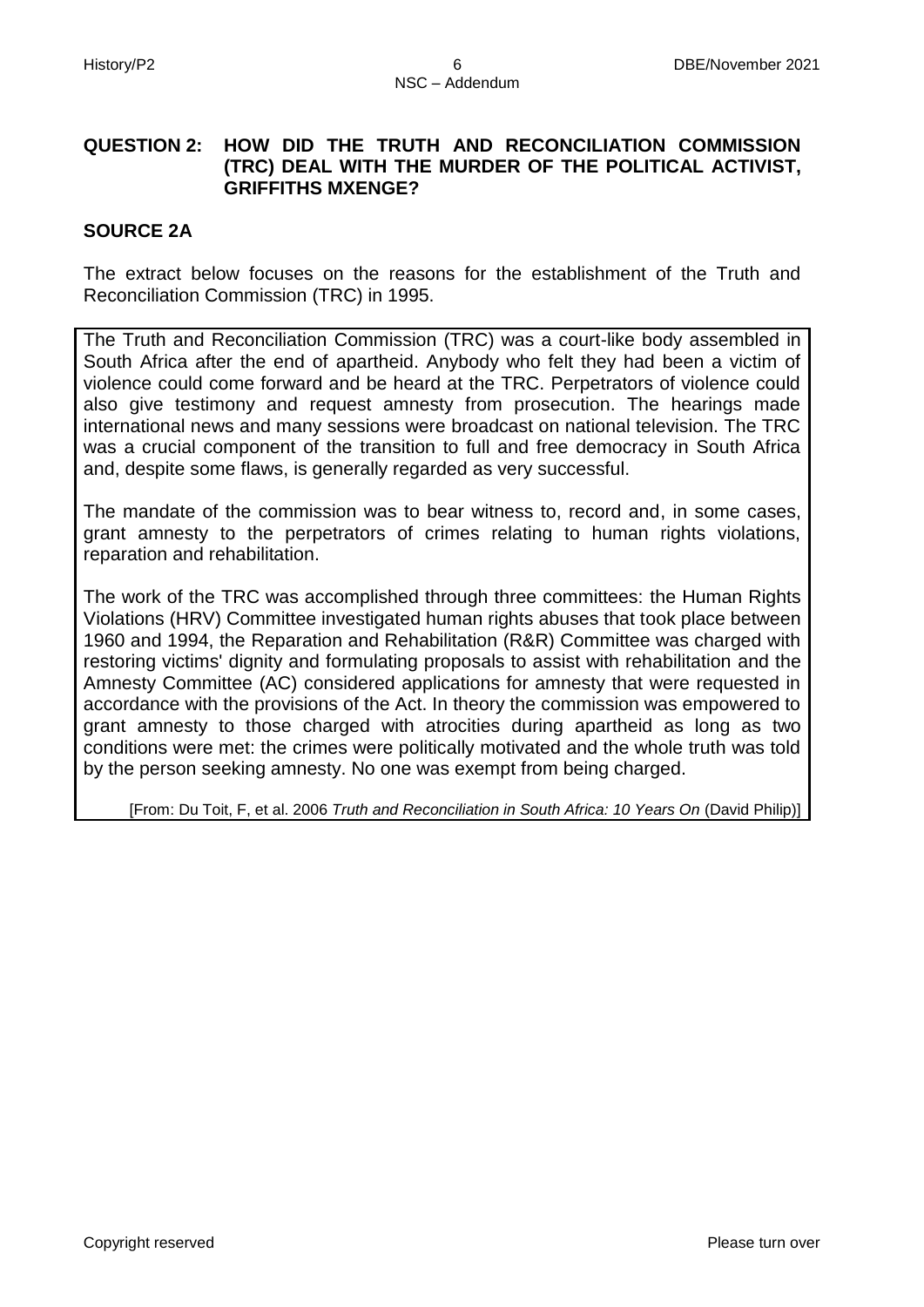# **SOURCE 2B**

The poster below was produced by the TRC. It invites both perpetrators and victims to appear before the TRC and testify about human rights abuses that were committed between 1960 and 1994.



Accessed on 30 May 2021.]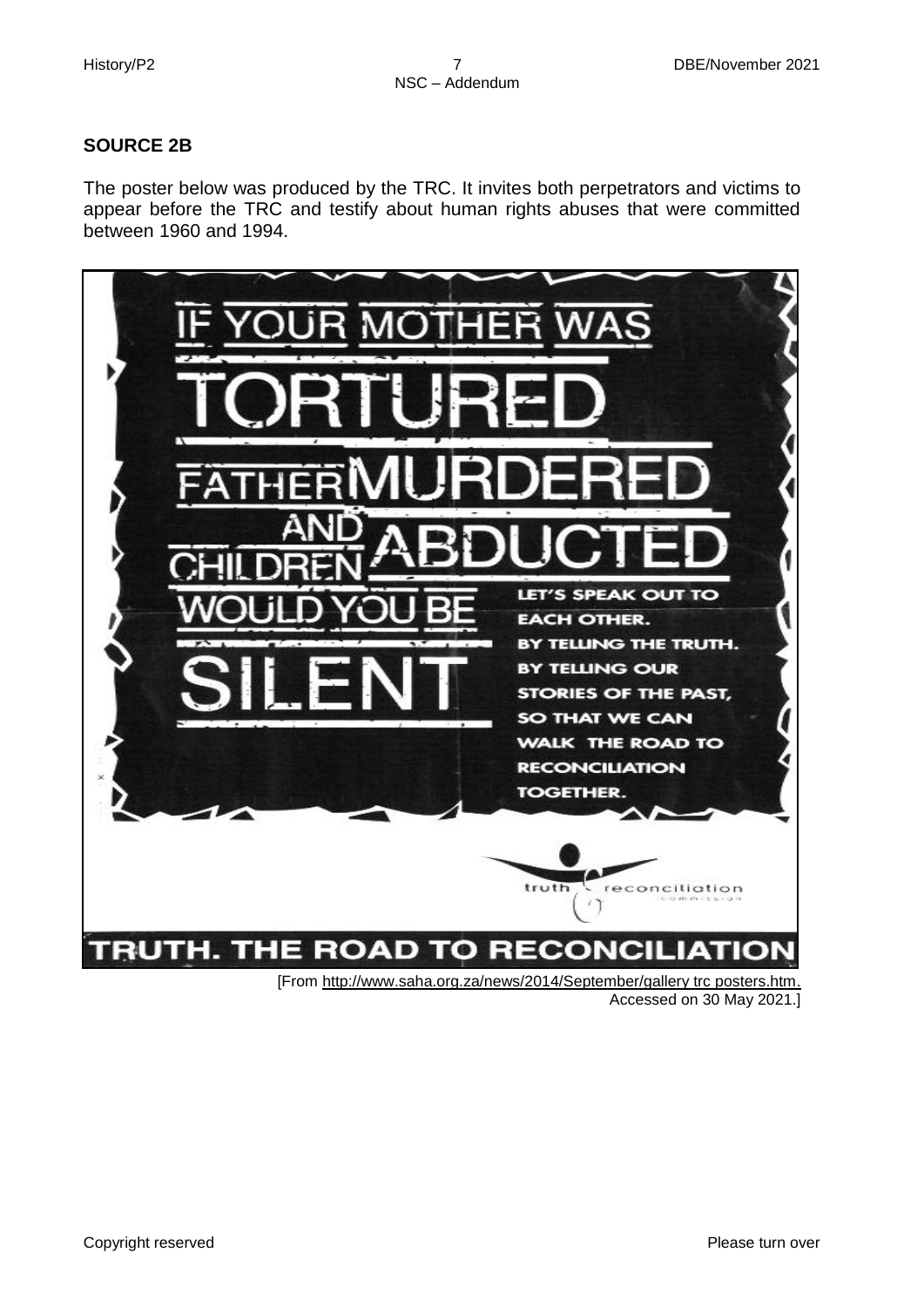## **SOURCE 2C**

The extract below is part of the testimony that Dirk Coetzee, death squad commander at Vlakplaas, gave at the Truth and Reconciliation Commission's (TRC's) public hearing into the murder of political activist Griffiths Mxenge. The hearing was held in Durban on 5 November 1996.

**MR JANSEN:** Did you give the members of the team any instructions as far as the way in which the murder had to be committed?

**MR DIRK COETZEE:** Yes, I did, Mr. Chairman. I said they should specifically not use guns, and must make it look like a robbery, and it was decided on knives, that Mr Mxenge will be killed with knives.

**MR JANSEN:** Did you give them any further instructions as to how they should go about achieving that goal?

**MR DIRK COETZEE:** They took his car away, they parked it in the parking lot between CR Swart Square and the magistrate's court … and I left. I then went to Warrant Officer Paul van Dyk and Constable Braam du Preez, whom I gave instructions to take Mr Mxenge's car and leave for Golela border post … I then went to … Brigadier Van der Hoven … and reported to him … that Mr Mxenge was killed. I said the only people that were reported to me that did the stabbing of Mr Mxenge were Joe Mamasela, Almond Nofomela and David Tshikalanga.

**MR JANSEN:** And on the probabilities, who would those orders have come from headquarters?

**MR DIRK COETZEE:** He told me it was orders from Brigadier Skoon …

**MR JANSEN:** And what was the purpose of burning the car near the Swaziland border?

**MR DIRK COETZEE:** To give the impression that the murder was committed by ANC cadres as a result of a quarrel … and then they fled back to Swaziland and burnt the car before crossing the border.

[From [www.justice.gov.za/trc/report/.](http://www.justice.gov.za/trc/report/) Accessed on 30 May 2021.]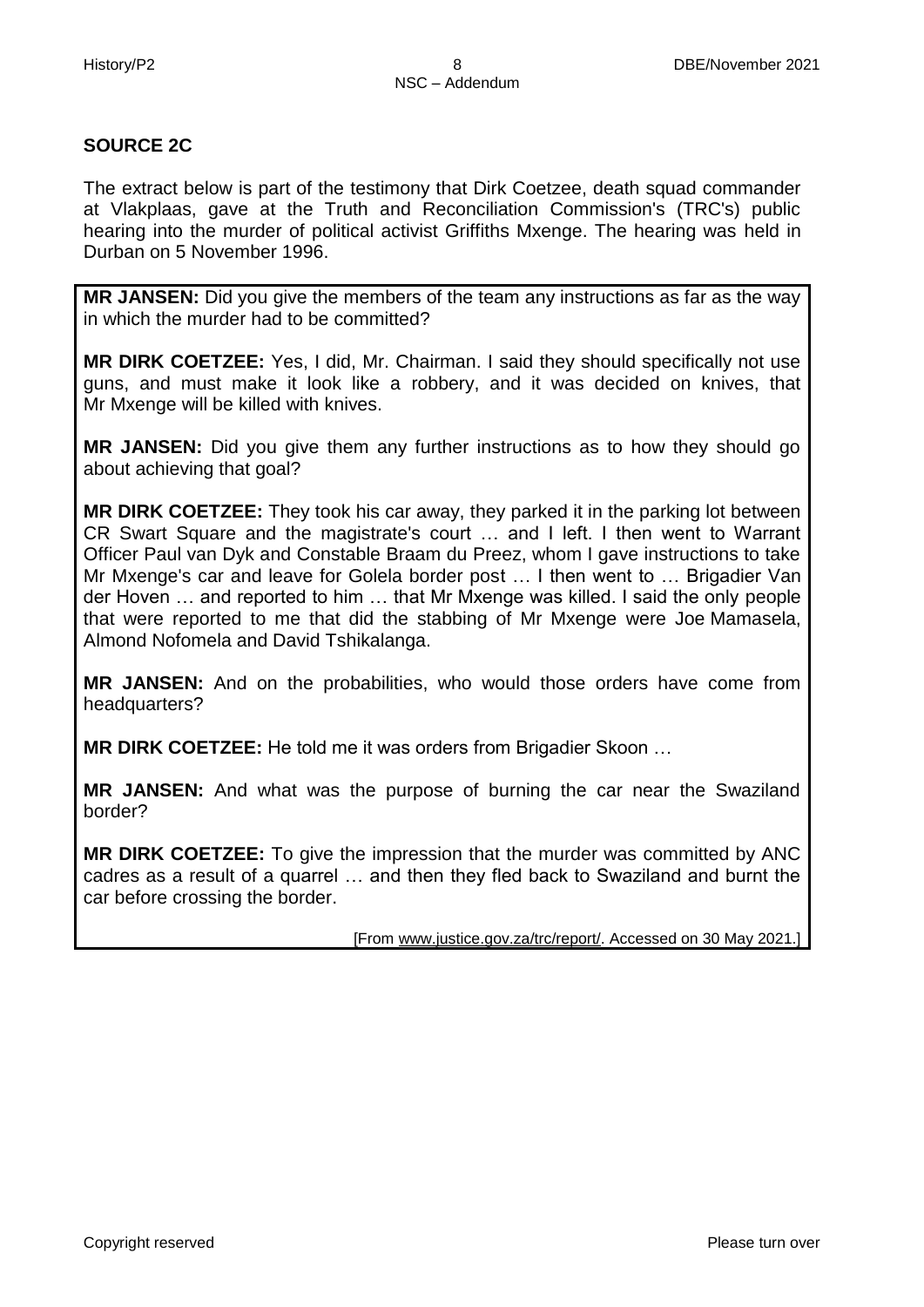#### **SOURCE 2D**

The source below has been taken from a newspaper article titled 'Coetzee Gets Amnesty for Mxenge Murder' that appeared in the *Mail & Guardian* on 4 August 1997. It focuses on the outcome of the amnesty application by Dirk Coetzee and his two accomplices.

# **COETZEE GETS AMNESTY FOR MXENGE MURDER**

4 Aug. 1997

MONDAY

The Truth and Reconciliation Commission on Monday granted amnesty to former Vlakplaas police hit squad commander Dirk Coetzee and two accomplices for the November 1981 murder of Durban human rights lawyer Griffiths Mxenge. Coetzee and two former Vlakplaas operatives, David Tshikilanga and Almond Nofomela, were convicted of Mxenge's murder in the Durban High Court on May 15. They were due to have been sentenced on Friday.

Giving details of its ruling, the TRC's amnesty committee said there was no doubt Coetzee had acted on the 'advice, command or order of one or more senior members of the security branch of the former SA Police'.

'On the evidence before us we are satisfied that none of the applicants knew the deceased, Mxenge, or had any reason to wish to bring about his death before they were ordered to do so,' the committee said. 'We are satisfied that they did what they did because they regarded it as their duty as policemen who were engaged in the struggle against the ANC and other liberation movements.'

Mxenge's family, meanwhile on Monday said they will ask the High Court to overturn the amnesty. Dr Fumbatha Mxenge, a Port Elizabeth dentist and brother of Griffiths, said the family was disappointed by the TRC's decision, but not surprised. 'We will challenge this decision. We are going to take it on review. You have not heard the last of this,' Mxenge said.

[From *Mail & Guardian*, 4 August 1997]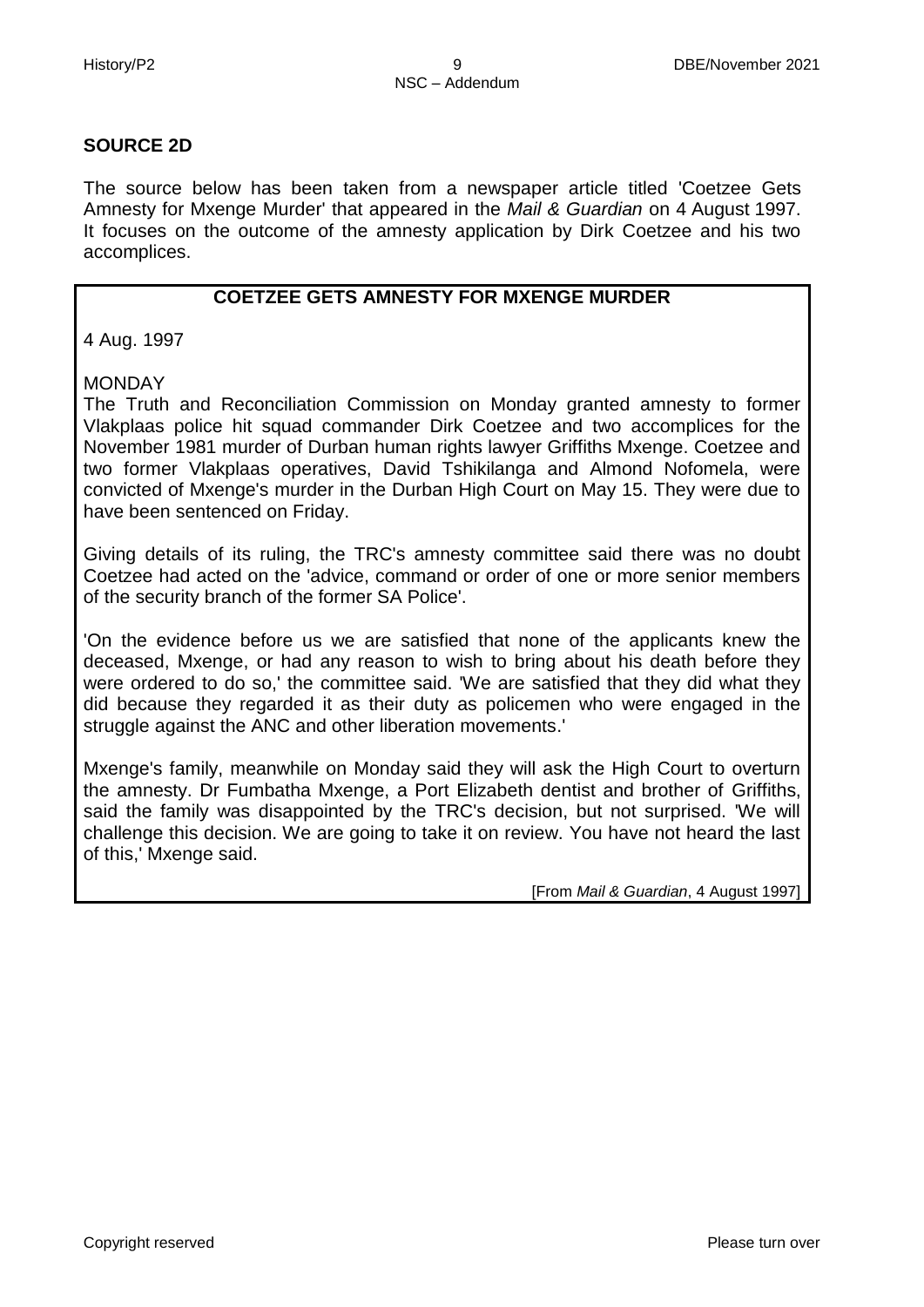# **QUESTION 3: WHAT IMPACT HAS THE GLOBAL COVID-19 PANDEMIC HAD ON SOUTH AFRICA?**

#### **SOURCE 3A**

The source below has been taken from an article written by S Kitenge, titled 'Globalisation and the Covid-19 pandemic: How is Africa's economy impacted?' It focuses on how globalisation contributed to the spread of Covid-19.

Since the rise of globalisation, the world has become more closely connected and people can easily interact with one other without facing any serious barriers. This has been both beneficial and detrimental (negative) to the social, political and economic spheres as far as the welfare of people is concerned. The free movement of people, goods and services brought about by globalisation have stimulated socio-economic development, but it has also become a channel for the spread of diseases. As a result of the technological developments associated with globalisation an outbreak, such as Covid-19, has turned into a major pandemic that affects people around the world regardless of their geographical location. According to K Lee, globalisation is defined as the 'changing nature of human interaction across a wide range of spheres including economic, political, social, technological and environmental … The process of change can be described as globalising in the sense that the boundaries of various kinds are becoming eroded'.

Thus, it is fair to assert that globalisation, which made free movement of people from different cities, countries and continents possible, is the main enabler (source) of the spread of Covid-19 around the world. This is simply because technological advancement, which is one of the main forces for globalisation, has made it easier for people to travel by land, sea and air from one part of the world to another without facing any obstacles. If travellers have contracted a disease, such as Covid-19, in city or country (A), they can easily transmit it to the previously non-infected city or country (B) …

> [From [https://www.policycenter.ma/sites/default/files/PB\\_20-37\\_Seleman.pdf.](https://www.policycenter.ma/sites/default/files/PB_20-37_Seleman.pdf) Accessed on 30 May 2021.]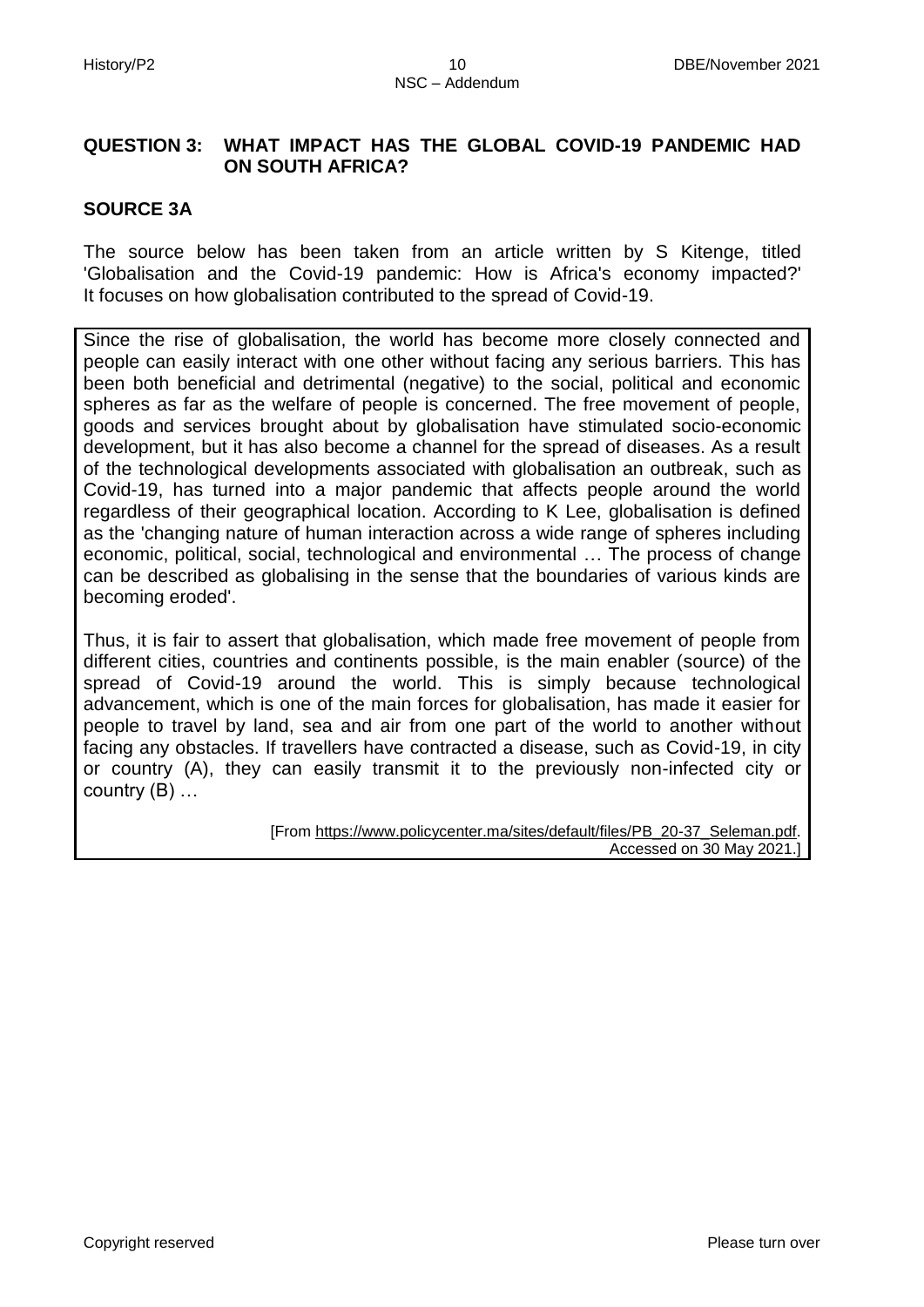# **SOURCE 3B**

The source below is an extract from a speech delivered by President Cyril Ramaphosa on 15 March 2020. The speech deals with the measures that have to be taken to combat the spread of Covid-19 in South Africa.

Fellow South Africans, I am addressing you this evening on a matter of great national importance. The world is facing a medical emergency far graver (serious) than what we have experienced in over a century. The World Health Organisation has declared the coronavirus outbreak as a global pandemic. There are now more than 162 000 people who have tested positive for the coronavirus across the globe. Given the scale and the speed at which the virus is spreading, it is now clear that no country is immune (safe) from the disease or will be spared its severe impact.

From the start of the outbreak in China earlier this year, the South African government has put in place measures to screen visitors entering the country, to contain its spread and to treat those infected. As of now, South Africa has 61 confirmed cases of people infected with the virus, and this number is expected to rise in the coming days and weeks.

Following an extensive analysis of the progression of the disease worldwide and in South Africa, Cabinet has decided on the following measures:

Firstly, to limit contact between persons who may be infected and South African citizens, we are imposing a travel ban on foreign nationals from high-risk countries, such as Italy, Iran, South Korea, Spain, Germany, the United States, the United Kingdom and China as from 18 March 2020. South African citizens are advised to refrain (hold back) from all forms of travel to or through the European Union, United States, United Kingdom and other identified high-risk countries such as China, Iran and South Korea.

It is true that we are facing a grave (serious) emergency.

But if we act together, if we act now, and if we act decisively, we will overcome it.

I thank you.

[From [https://www.gov.za/speeches/statement-president-cyril-ramaphosa-measures-combat-Covid-19](https://www.gov.za/speeches/statement-president-cyril-ramaphosa-measures-combat-Covid-19-epidemic-15-mar-2020-0000) [epidemic-15-mar-2020-0000.](https://www.gov.za/speeches/statement-president-cyril-ramaphosa-measures-combat-Covid-19-epidemic-15-mar-2020-0000) Accessed on 6 June 2021.]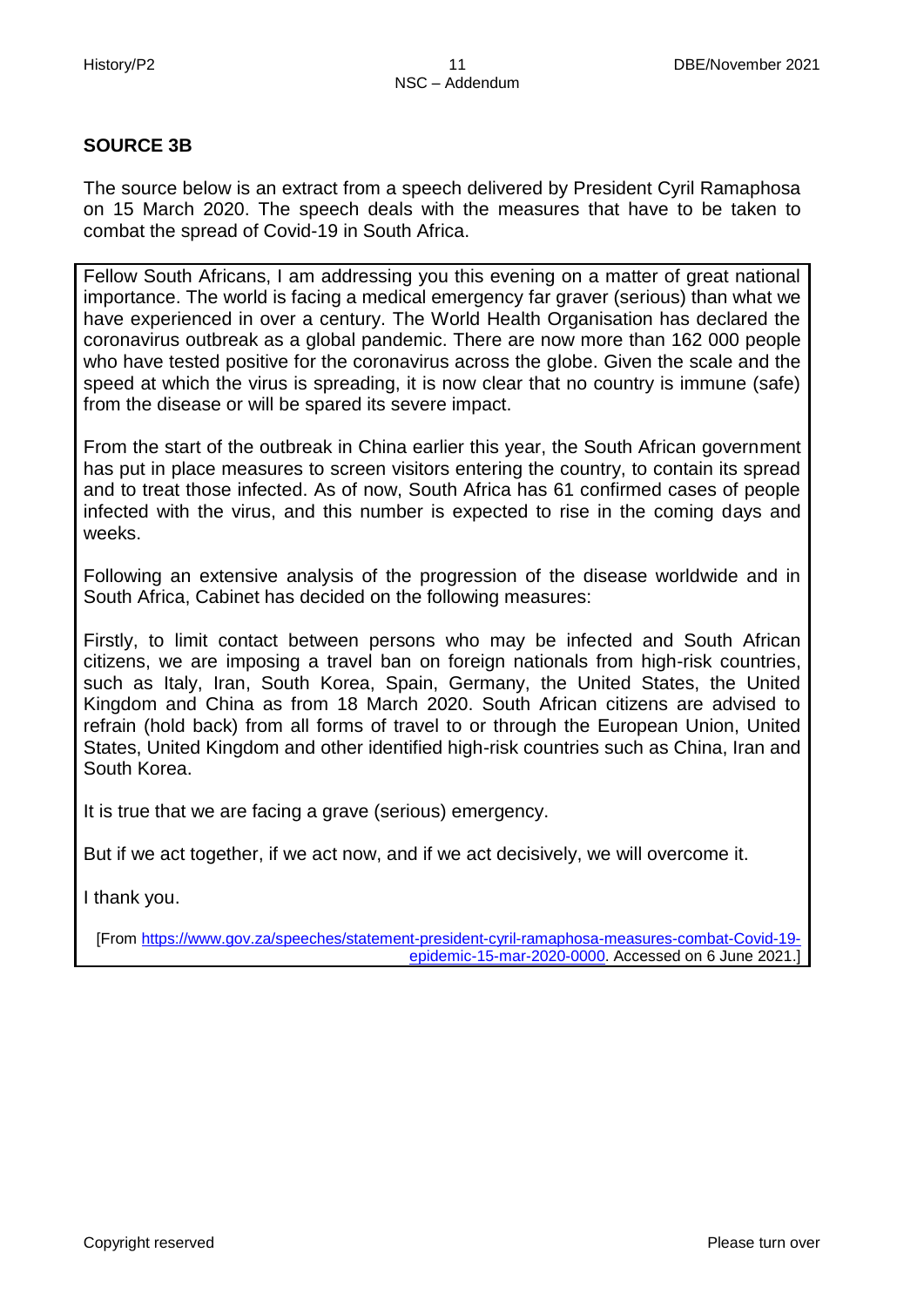# **SOURCE 3C**

The source below is part of an article written by Vuyokazi Futshane (project officer of Oxfam South Africa) for the online magazine, *The Conversation.* It focuses on the economic impact that lockdown regulations have had in South Africa.

Poverty and inequality have been heightened (increased) by the Covid-19 pandemic. When South Africa went into a hard lockdown on 26 March 2020, many informal workers and precarious (irregular) workers found themselves without any means of generating income. Many of these workers are black women, whose families are reliant (dependent) on them for their survival. [The National Income Dynamics Coronavirus](https://cramsurvey.org/wp-content/uploads/2020/07/Spaull-et-al.-NIDS-CRAM-Wave-1-Synthesis-Report-Overview-and-Findings-1.pdf)  [Rapid Mobile Survey](https://cramsurvey.org/wp-content/uploads/2020/07/Spaull-et-al.-NIDS-CRAM-Wave-1-Synthesis-Report-Overview-and-Findings-1.pdf) estimated that nearly three million people had lost their jobs because of the pandemic and the official unemployment rate now stands at a shockingly [high rate of 30,1%.](https://tradingeconomics.com/south-africa/unemployment-rate) South Africans are now more afraid of unemployment than the coronavirus: unemployment is more than a state of joblessness, it means worrying about being able to afford everyday basic necessities, how to send children to school, how to stay healthy and nourished (fed) and it means worrying about being able to access health care should anything happen …

Townships and informal settlements whose demographic profile is predominately black people and people of colour [who are employed in low-paying jobs that increase their](https://oxfamilibrary.openrepository.com/bitstream/handle/10546/621149/bp-the-inequality-virus-250121-en.pdf)  [risk of exposure to Covid-19, h](https://oxfamilibrary.openrepository.com/bitstream/handle/10546/621149/bp-the-inequality-virus-250121-en.pdf)ave become Covid-19 hotspots. This is because of dynamics, such as spatial planning, that hold the legacies of apartheid, such as the Group Areas Act in 1950 where black and non-white South Africans were forced to relocate to the areas outside of major cities and economic hubs (centres). These areas are still largely underdeveloped, overly populated, have poor sanitation facilities, lack of running water in many low-income communities and a poorly structured public healthcare system. The pandemic is exposing how persistent the various factors of inequality are heightening the devastating effects of Covid-19.

[From [https://theconversation.com/covid-19-has-hurt-some-more-than-others-south-africa-needs](https://theconversation.com/covid-19-has-hurt-some-more-than-others-south-africa-needs-policies-that-reflect-this-151923)[policies-that-reflect-this-151923.](https://theconversation.com/covid-19-has-hurt-some-more-than-others-south-africa-needs-policies-that-reflect-this-151923) Accessed on 26 May 2021.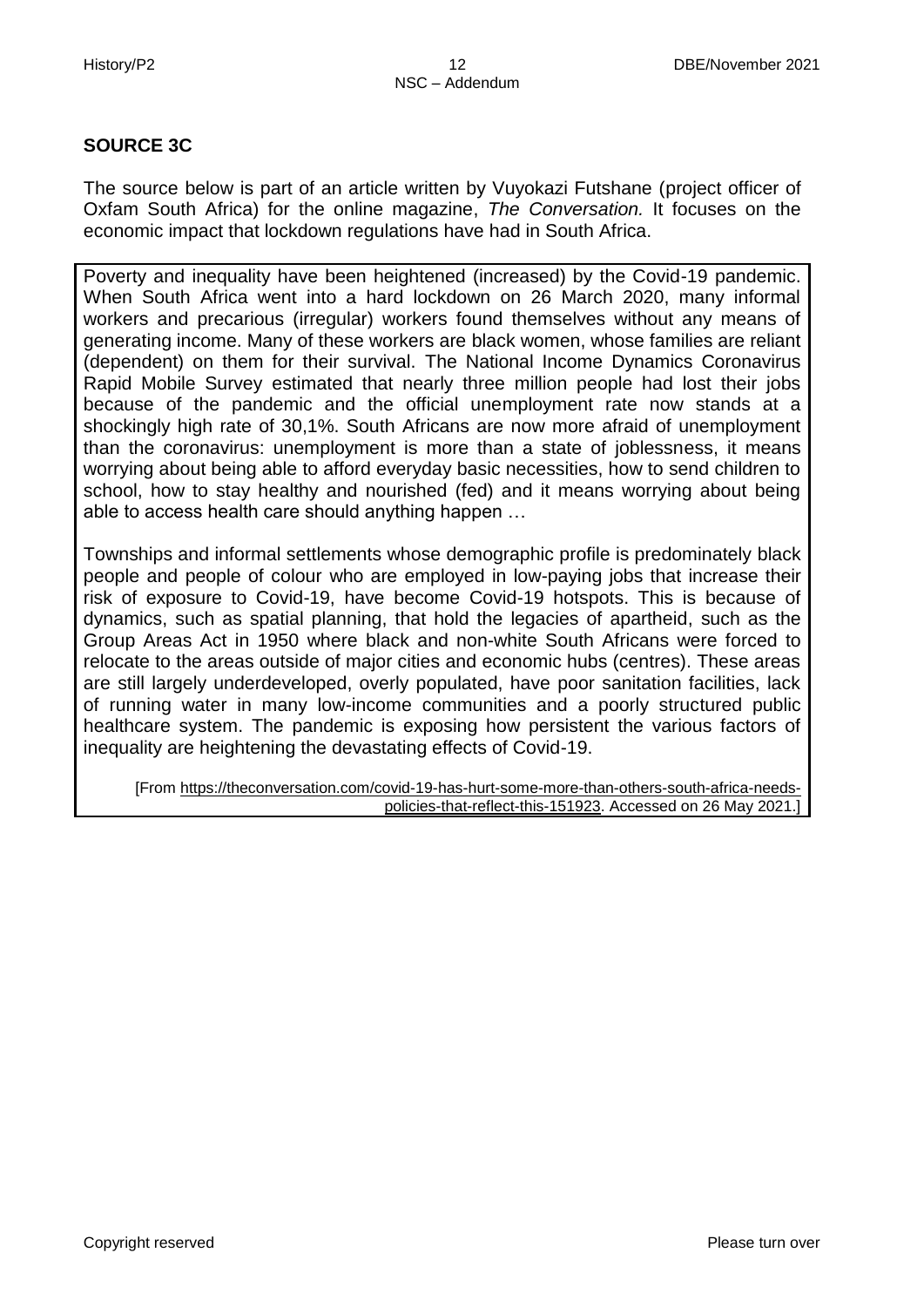# **SOURCE 3D**

The cartoon below, by H Mangena, appeared in an online publication of the African News Agency on 21 April 2020. The cartoon highlights the challenges faced by the poor as a result of the Covid-19 pandemic.



[From [https://jcom.sissa.it/sites/default/files/documents/JCOM\\_1907\\_2020\\_A08.pdf.](https://jcom.sissa.it/sites/default/files/documents/JCOM_1907_2020_A08.pdf) Accessed on 30 May 2021.]